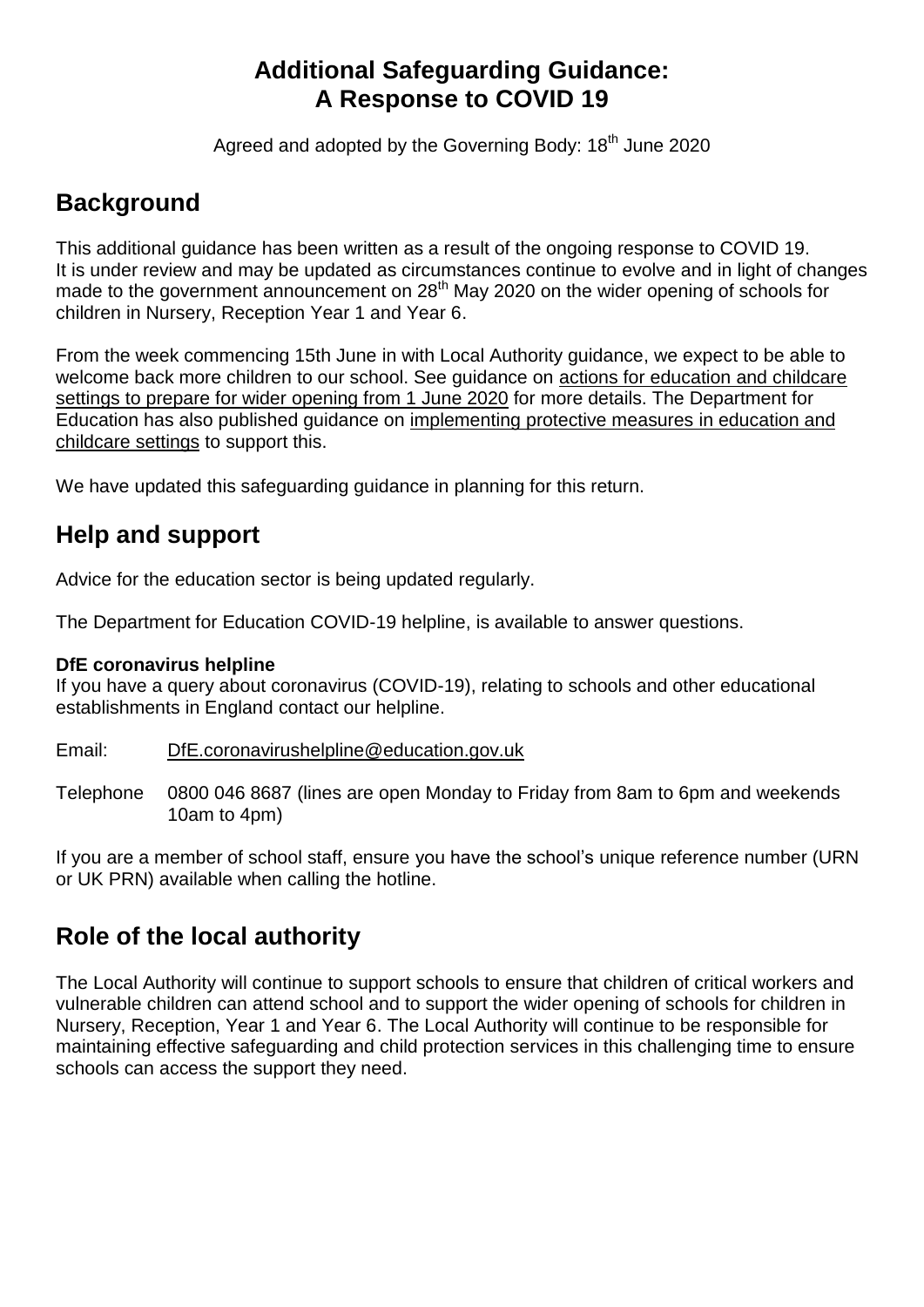# **Keeping children safe in schools**

KCSIE is statutory safeguarding guidance that schools should continue to have regard to as per their legislative duty and/or funding agreement requirements.

The way our school is operating in response to coronavirus continues to be different to business as usual. However, as more children return, a number of important safeguarding principles remain the same:

- the best interests of children must always continue to come first
- if anyone in school has a safeguarding concern about any child they should continue to act and act immediately
- a DSL or deputy should be available
- it is essential that unsuitable people are not allowed to enter the children's workforce and/or gain access to children
- children should continue to be protected when they are online

Schools should, as far as is reasonably possible, take a whole institution approach to safeguarding.

It will be especially important that wider opening risk assessments (as set out in [action](https://www.gov.uk/government/publications/actions-for-educational-and-childcare-settings-to-prepare-for-wider-opening-from-1-june-2020/actions-for-education-and-childcare-settings-to-prepare-for-wider-opening-from-1-june-2020) or [education](https://www.gov.uk/government/publications/actions-for-educational-and-childcare-settings-to-prepare-for-wider-opening-from-1-june-2020/actions-for-education-and-childcare-settings-to-prepare-for-wider-opening-from-1-june-2020) and childcare settings to prepare for wider opening from 1 June) and related Health and Safety risk assessments are appropriately linked into a school's approach to safeguarding and child protection policy. For information on health and safety and advice linked to coronavirus see managing school premises during the [coronavirus](https://www.gov.uk/government/publications/managing-school-premises-during-the-coronavirus-outbreak/managing-school-premises-which-are-partially-open-during-the-coronavirus-outbreak) outbreak and coronavirus information and advice from Health and Safety [Executive.](https://www.hse.gov.uk/news/coronavirus.htm)

The Department for Education has also published information on prevent [management](https://educateagainsthate.com/blog/posts/school-closures-ongoing-prevent-management-support/) support for schools and [colleges](https://educateagainsthate.com/blog/posts/school-closures-ongoing-prevent-management-support/) who have pupils/students receiving Channel support. Prevent is a vital part of our work to safeguard children from radicalising influences, and it remains in operation in local authorities during this challenging time.

# **Child protection policy**

The school will continue to adhere to the current child protection policy updated in September 2019 which reflects 'business as usual', however this does not accurately reflect new arrangements in response to COVID-19.

The child protection policy has been reviewed and revised and will be kept under review as circumstances continue to evolve.

## **Updated advice received from Durham Safeguarding Children Partnership**

Partnership working is vital during this current time and multi-agency safeguarding arrangements will continue as usual, however schools are to be mindful that this may be undertaken in a different way whilst trying to avoid as much face to face contact as possible.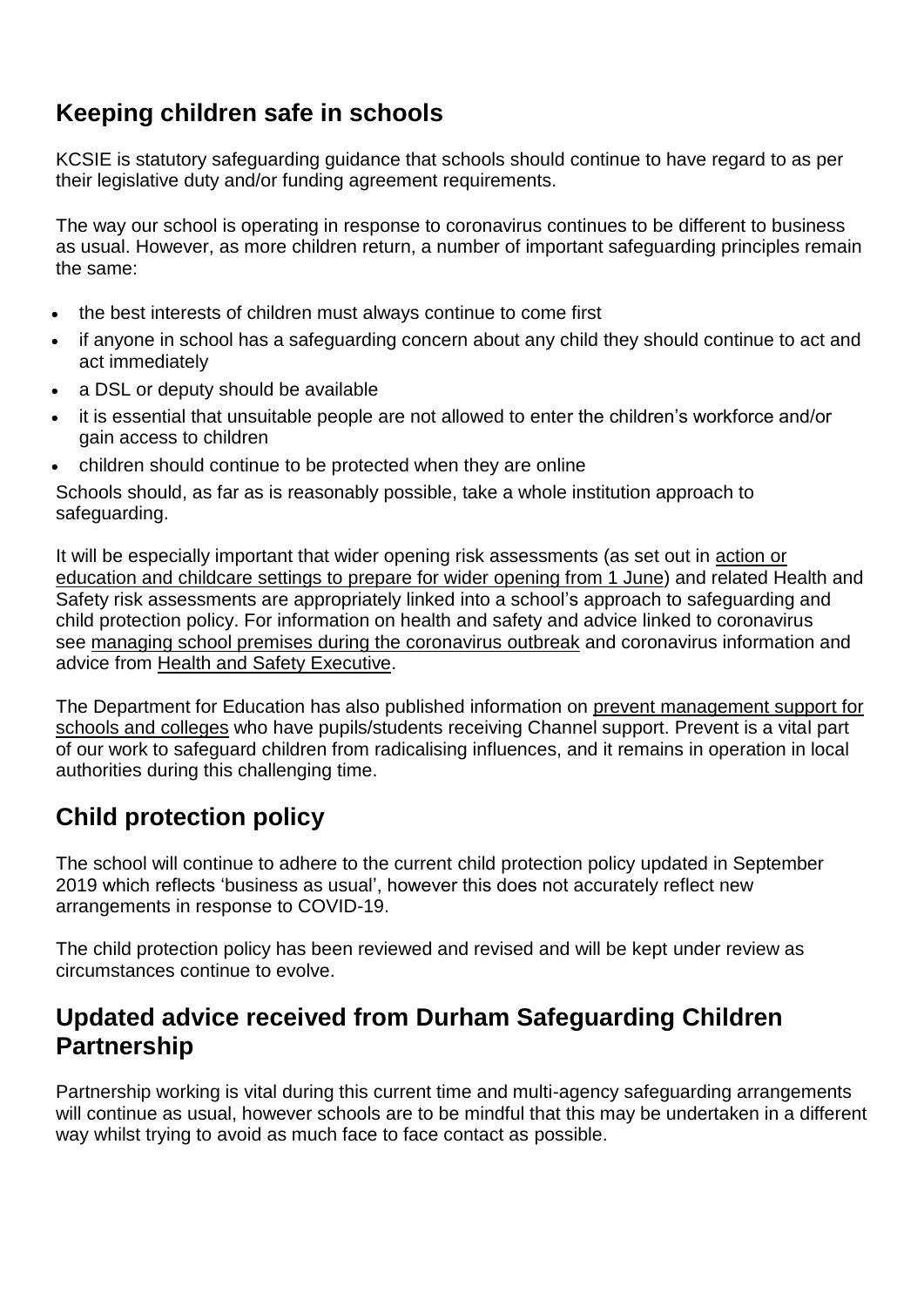Senior Leaders within Durham County Council will continue to review children's circumstances and have implemented the following:

- Prioritising cases based on situation/circumstances etc.
- Moving to more agile working.
- Carry out multi-agency Strategy Meetings, Initial Child Protection Conferences, Review Child Protection Conferences, Core Groups and Looked After Reviews for children using virtual platforms wherever possible and will continue to work with partners to manage this.
- Face to face home visits will be done based on a risk assessment for the child in conjunction with managers. As much contact as possible with families will be done by phone and through virtual platforms where it is safe to do so. Where staff are visiting family homes, they will do so using guidance from Public Health England which includes the practice of social distancing.
- Children's Social Care and Early Help will be arranging service delivery into 3 virtual locality hubs based in North, South and East Durham. Each will have a strategic safeguarding manager and will be working with partners in health and education to ensure that they use collective resources to provide support to those children who are most vulnerable and in need of contact or services. The work of the locality hubs at this time is focused on those children who are CIN; CP or children at risk of becoming Looked After.
- All new referrals for children where there are concerns for their welfare or safety should be made to First Contact in the usual way using the usual referral mechanisms.
- Requesting colleagues across partner agencies should proactively share information within existing multi agency team around family arrangements about families who they know are self-isolating, to avoid any unnecessary home visits and contact, ensuring all are protected from unnecessary exposure to the virus.
- Continually reassess risk and re-prioritise work across the partnership to ensure we all continue to provide a safeguarding service to those children and vulnerable adults who are most at risk.

Senior Leaders across Health organisations have implemented the following:

- All health partners have business continuity plans which identify Safeguarding Children and Adults and Children who are Looked After as key priority areas.
- All health partners will remain engaged in multiagency discussions including the MASH, MARAC and MAPPA as needed with SPOC arrangements in place.
- Work with partners to ensure that children who may have experienced abuse or neglect are appropriately and holistically assessed in a timely manner.
- Referrals for paediatric assessment will follow the same pathway of care although children may be assessed in different settings to minimise infection risks as per PHE and RCPCH guidance.
- Mental health support for those in crisis will be still be available.
- Harrogate and District NHS Foundation Trust (HDFT) 0-19 service will continue to provide a Safeguarding SPOC service for all staff including the MASH and are taking actions to ensure this will be maintained if there is a reduction in capacity. The 0-19 service will continue to prioritise safeguarding meetings including strategies, ICPCs and RCPCs and core groups, and will use digital methods to maintain representation. Home visits for new babies, (Primary Visits) and visits to children and young people subject to a child protection plan will be maintained. Review Heath Assessments will continue on a virtual or face to face basis, dependant on an assessment of cumulative risk.
- Looked After Children's (LAC) Health Assessments are a statutory duty and will continue to be delivered. However, changes for Initial Health Assessments (IHA's) are required in order to deliver assessments safely to patients and protect staff. It is possible that changes to workforce as a result of staff deployment and absence may result in delays in meeting the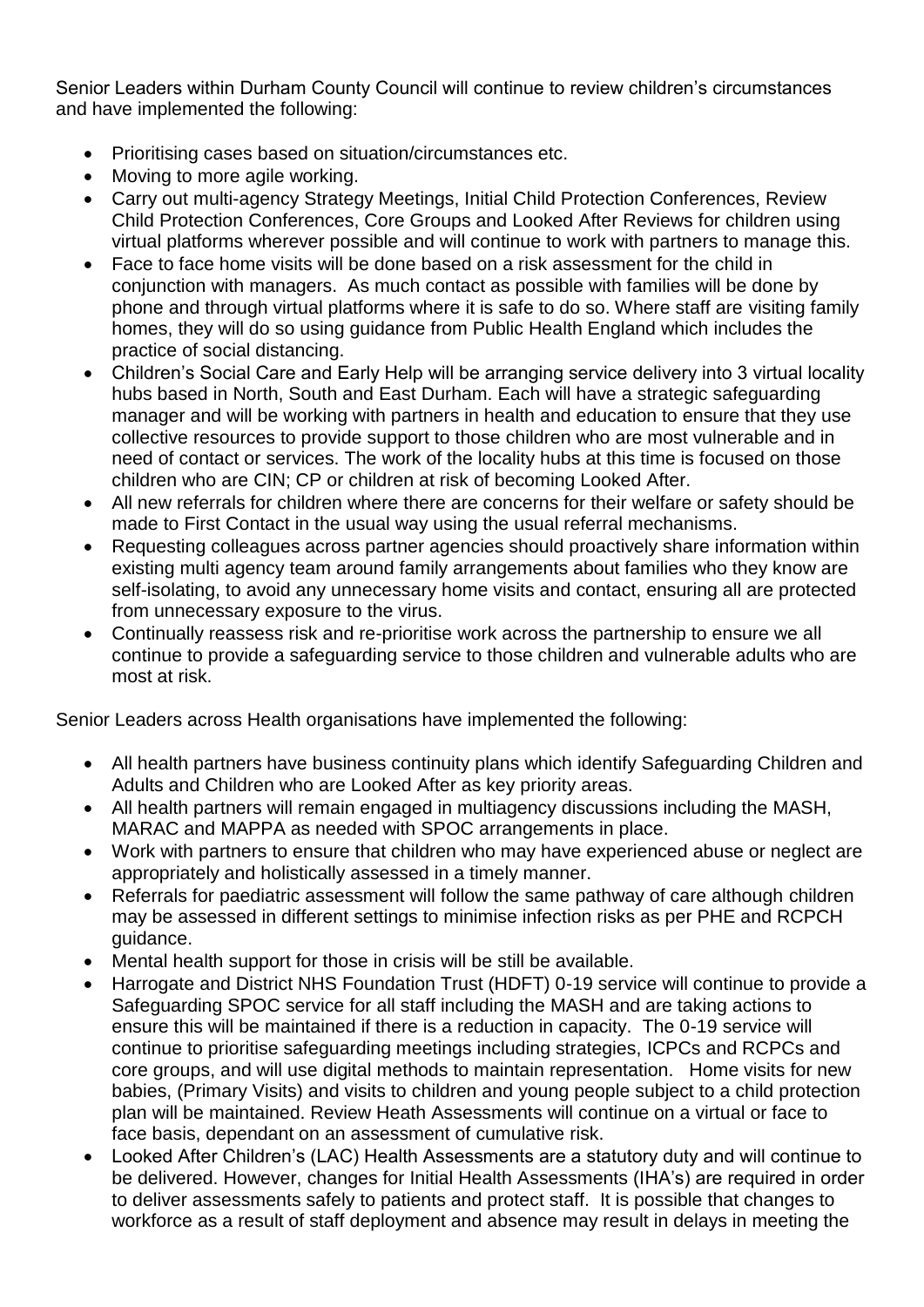statutory timescales for the child/young person to be assessed (20 working days from entering care) but there will be regular communications with our partners on this issue.

- The CCG and Health partners have established mechanisms for regular information sharing for any concerns.
- GP's will be providing primary care health input as needed within the guidance from Public Health England and are a key source of advice and information for multiagency processes.

Durham Constabulary have implemented the following:

- Developed business continuity plans which involve a tiered response to demand and resourcing levels. Overall, the plan aims to ensure at times of highest demand, business critical functions such as dealing with 999 calls, responding to the most serious incidents and investigating the most serious crimes continue. This is a flexible model which may change daily or even hourly.
- A strong commitment by the Constabulary to maintain safeguarding children and vulnerable adults as a priority. This includes prioritising investigations where there are imminent risks of harm. As resources become more challenged, it is likely that investigators and supervisors will be pooled so that partners may not always be dealing with teams with which they have become familiar.
- Contingency plans include continued information and decision making and safety planning by the Central Referral Unit working within the MASHs, continuing with MARAC, MAPPA, the management of Registered Sex Offenders and providing services for victims through the Sexual Assault Referral Centre. Work in each of these areas will be prioritised in line with levels of risk and harm.
- More detailed plans are being developed to adapt how we work with health colleagues, HM Coroner and other agencies in dealing with sudden and unexpected deaths of both adults and children.
- In relation to the most recent announcement from the Prime Minister (23rd March 2020) regarding minimising social gathering and restricting movement, the Constabulary is working with the Government to consider how these rules can most effectively be enforced and will seek to work closely with our communities to ensure that people know what is expected of them. Officers will be continuing respond to emergencies and deal with serious crime.

Partnership Business unit has implemented the following:

- We have agreed to cancel all non-urgent partnership meetings (sub-groups, task and finish groups etc.) as well as multi-agency training sessions for the foreseeable time. We will conduct as much of the business as is feasible via e-mail or conference facility where possible when it is possible to do so.
- The Partnership business unit will continue to work throughout and are contactable on the usual e-mail addresses (details shown below).
- We can assure you that we are all working closely together to get through this and will continue to review our contingency plans and staffing capacity and will keep you updated. In the meantime, we would like to thank you all for all the work and support you are providing to support our children, vulnerable adults and their families during this very challenging time.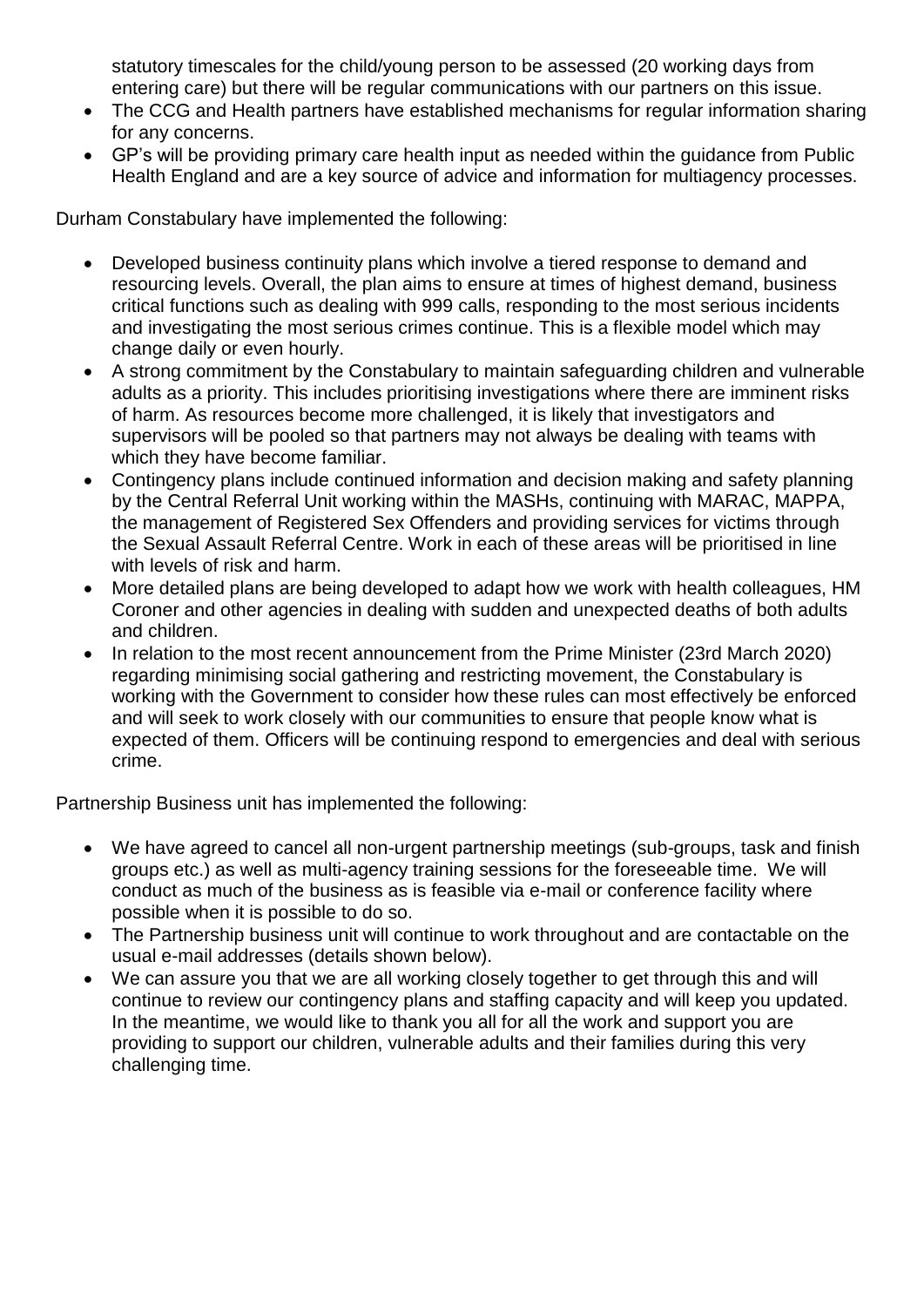#### **What staff and volunteers should do if they have any concerns about a child**

If school staff, staff from another school, or volunteers have any concerns about a child, they should:

- report their concern directly to the DSL on site
- use the contact details provided to report their concern to the DSL (or deputy) working from home
- report their concern to the senior leader on site so that they can liaise with the DSL off site

ALL concerns passed to the designated safeguarding lead must be written, signed and dated on the CPOMS system. Concerns should be addressed in accordance with section 3.5 of the main child protection policy.

If the DSL is not on site, written concerns should be stored securely until a DSL, or other trained professional can retrieve the report. The written report should be uploaded and attached. Staff and volunteers should act immediately on any safeguarding concerns and not wait to discuss concerns with the DSL in person.

#### **What staff and volunteers should do if they have concerns about a staff member or volunteer who may pose a safeguarding risk to children**

The principles in part 4 of KCSIE will continue to support how school responds to any such concerns.

# **Designated safeguarding leads (DSLs)**

The optimal scenario for any school providing care for children is to have a trained DSL or deputy available on site and this is expected by the DfE. It is recognised this may not be possible, and where this is the case one of the following will be in place:

- one of our DSLs will be available to be contacted via phone or online video whilst working from home
- a trained DSL from another school within the local authority will be available via phone or online video

Where a trained DSL or deputy is not on site, in addition to one of the above options, a senior leader will take responsibility for co-ordinating safeguarding on site. This might include updating and managing access to child protection files, liaising with the offsite DSL (or deputy) and as required liaising with children's social workers where they require access to children in need and/or to carry out statutory assessments at the school.

Whatever the scenario, it is important that all school staff and volunteers have access to a trained DSL or deputy and know on any given day who that person is and how to speak to them. There will be clear guidance provided to staff on site indicating how to contact DSL and deputy. DSL contact details will be displayed in the staffroom / stored securely with pupils' emergency details.

It is acknowledged that face to face DSL training is very unlikely to take place during this period and online training will be explored with the support of Durham Safeguarding Children Partnership.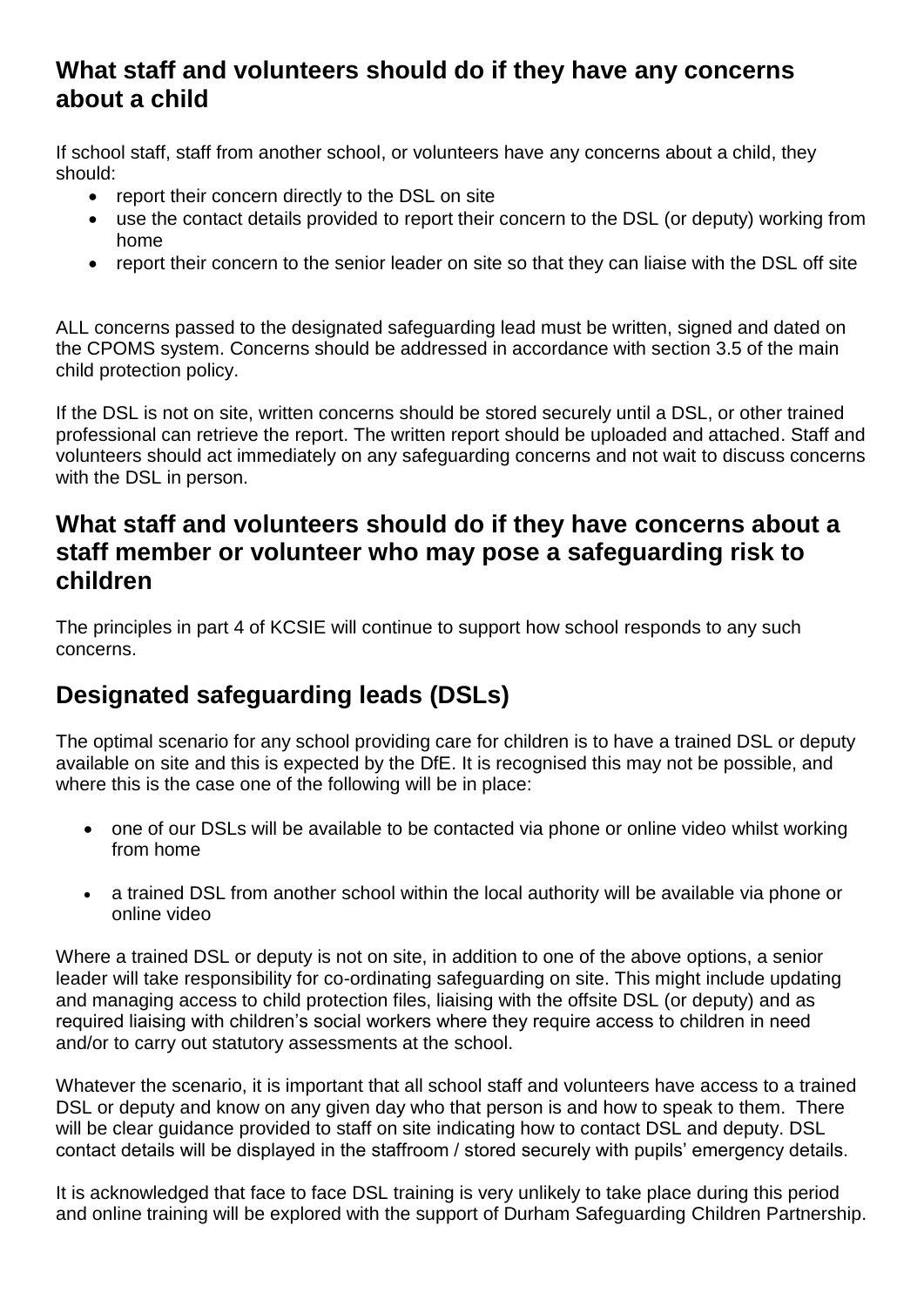For the period COVID-19 measures are in place, a DSL (or deputy) who has been trained will continue to be classed as a trained DSL (or deputy) even if they miss their refresher training.

## **Vulnerable children**

Vulnerable children expected to attend school, where it is appropriate for them (that is, where there are no shielding concerns for the child or their household, and/or following a risk assessment for children with an EHC plan), so that they can gain the educational and wellbeing benefits of attending. Vulnerable children – regardless of year group – that have not been attending in the recent period are expected to return to nursery, early years or school provision where this would now be appropriate for them to do so.

A brief summary of attendance expectations across the different groups of vulnerable children is as follows:

- for vulnerable children who have a social worker, attendance is expected unless the child/household is shielding or clinically vulnerable (see the advice set out by Public Health England on households with possible [coronavirus](https://www.gov.uk/government/publications/covid-19-stay-at-home-guidance) infection and shielding and [protecting](https://www.gov.uk/government/publications/guidance-on-shielding-and-protecting-extremely-vulnerable-persons-from-covid-19) people defined on medical grounds as clinically extremely [vulnerable](https://www.gov.uk/government/publications/guidance-on-shielding-and-protecting-extremely-vulnerable-persons-from-covid-19)
- for vulnerable children who have an education health and care (EHC) plan, attendance is expected where it is determined, following risk [assessment,](https://www.gov.uk/government/publications/coronavirus-covid-19-send-risk-assessment-guidance/coronavirus-covid-19-send-risk-assessment-guidance) that their needs can be as safely or more safely met in the educational environment
- for vulnerable children who are deemed otherwise vulnerable, at school or local authority discretion, attendance is expected unless the child/household is shielding or clinically vulnerable (see the advice set out by Public Health England on [households](https://www.gov.uk/government/publications/covid-19-stay-at-home-guidance) with possible [coronavirus](https://www.gov.uk/government/publications/covid-19-stay-at-home-guidance) infection and shielding and [protecting](https://www.gov.uk/government/publications/guidance-on-shielding-and-protecting-extremely-vulnerable-persons-from-covid-19) people defined on medical grounds as clinically extremely [vulnerable](https://www.gov.uk/government/publications/guidance-on-shielding-and-protecting-extremely-vulnerable-persons-from-covid-19)

More information is available in the guidance on [vulnerable](https://www.gov.uk/government/publications/coronavirus-covid-19-guidance-on-vulnerable-children-and-young-people) children and young people.

Local Authority SEND risk assessment information can be found here [Risk Assessment](file:///C:/Users/angela.vear/Documents/Documentation/Risk%20Assessment%20Assurance%20SEND.docx)  [Assurance SEND.docx](file:///C:/Users/angela.vear/Documents/Documentation/Risk%20Assessment%20Assurance%20SEND.docx)

Our school will continue to notify social workers where children with a social worker do not attend. We will also continue to follow up with any parent or carer whose child has been expected to attend and doesn't. To support the above, our school will take the opportunity when communicating with parents and carers to confirm emergency contact numbers are correct and ask for any additional emergency contact numbers where they are available.

Parents and carers will not be penalised if their child does not attend educational provision.

Our school will resume taking the attendance register from 1 June and continue to complete the online Educational Setting Status form which gives the Department for Education daily updates on how many children and staff are attending.

Ensuring that vulnerable children remain protected is a top priority for the government. Vulnerable children include those who have a social worker and those children and young people up to the age of 25 with EHC plans, read more in the [guidance on vulnerable children and young people](https://www.gov.uk/government/publications/coronavirus-covid-19-guidance-on-vulnerable-children-and-young-people/coronavirus-covid-19-guidance-on-vulnerable-children-and-young-people) for further information.

The Local Authority have the key day-to-day responsibility for delivery of children's social care. Social workers and the Virtual Schools Head will continue to work with vulnerable children in this difficult period and should support these children to access this provision. There is an expectation that children with a social worker will attend provision, unless in consultation with the child's social worker and family it is agreed this is not in the best interests of the child.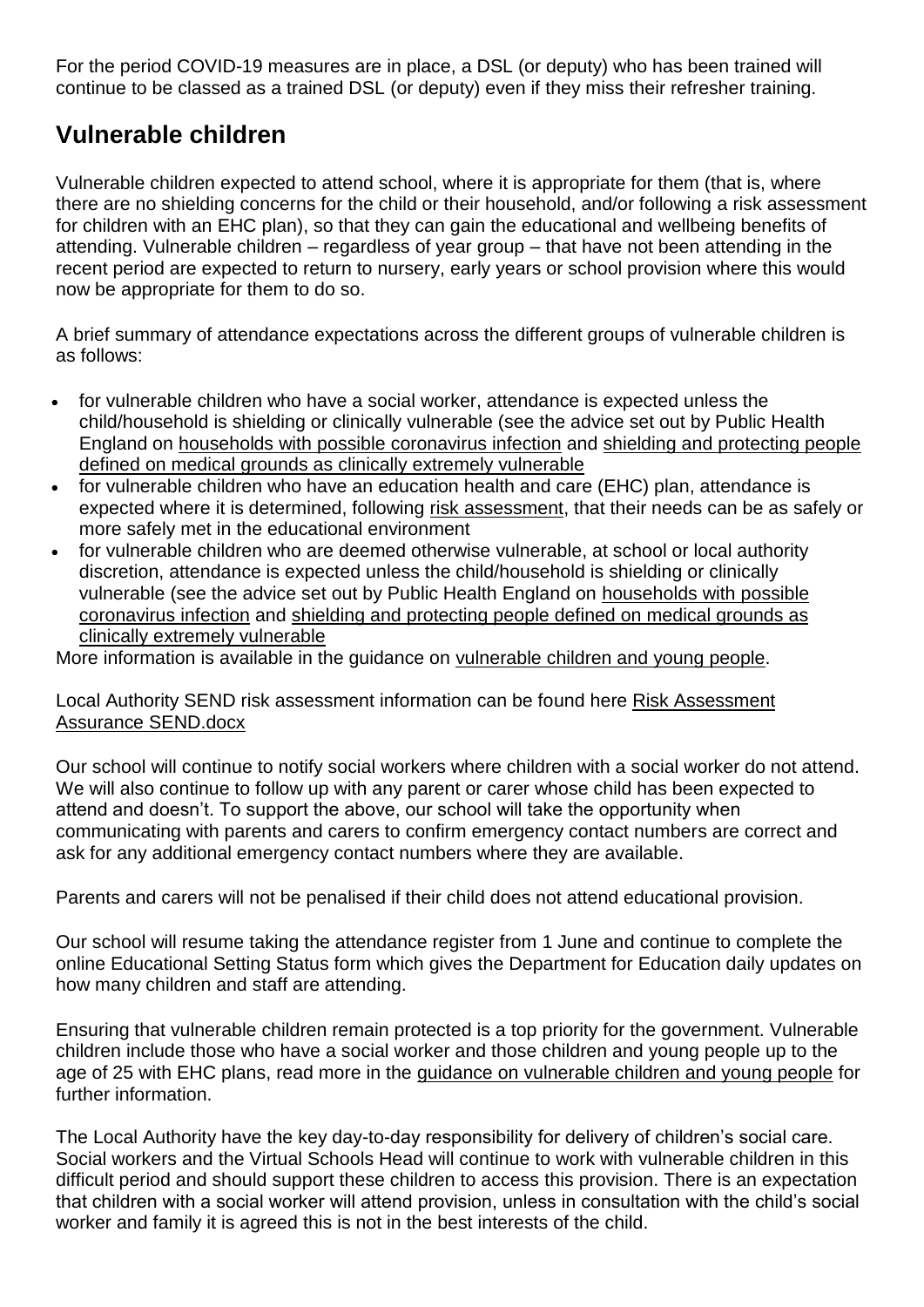# **Staff training and safeguarding induction**

All existing school staff have already had safeguarding training and have read part 1 of KCSIE. It is important for these staff that they have an awareness of any new local arrangements, so they know what to do if they are worried about a child.

Where new staff are recruited, or new volunteers enter school, they should continue to be provided with a safeguarding induction. Our full child protection policy will support this process as will part 1 of KCSIE.

In most cases, the existing workforce will already have received appropriate safeguarding training and all they will require is a copy of the receiving setting's child protection policy, confirmation of local processes and confirmation of DSL arrangements.

# **Children moving schools**

If our children are attending another setting, it will be important for our school to do whatever we reasonably can to provide the receiving institution with any relevant welfare and child protection information. This will be especially important where children are vulnerable.

For looked-after children, any change in school should be led and managed by the Virtual School Head with responsibility for the child. The receiving institution should be aware of the reason the child is vulnerable and any arrangements in place to support them. As a minimum the receiving institution should, as appropriate, have access to a vulnerable child's EHC plan, child in need plan, child protection plan or, for looked-after children, their personal education plan and know who the child's social worker (and, for looked-after children, who the responsible VSH is). This should ideally happen before a child arrives and, where that is not possible as soon as reasonably practicable.

Any exchanges of information will ideally happen at DSL (or deputy) level, and likewise between special educational needs co-ordinators/named individual with oversight of SEN provision for children with EHC plans. However, it is acknowledged this may not always be possible. Where this is the case, senior leaders should take responsibility.

Whilst we must continue to have appropriate regard to data protection and GDPR this does not prevent the sharing of information for the purposes of keeping children safe. Further advice about information sharing can be found at paragraphs 76-83 of KCSIE.

# **Safer recruitment/volunteers and movement of staff**

It remains essential that people who are unsuitable are not allowed to enter the children's workforce or gain access to children. If recruiting new staff, we will continue to follow the relevant safer recruitment processes for our school, including, as appropriate, relevant sections in part 3 of KCSIE.

In response to COVID-19, the Disclosure and Barring Service (DBS) has made changes to its [guidance on standard and enhanced DBS ID checking](https://www.gov.uk/government/news/covid-19-changes-to-standard-and-enhanced-id-checking-guidelines) to minimise the need for face-to-face contact.

Where our school utilises volunteers, we will continue to follow the checking and risk assessment process as set out in paragraphs 167 to 172 of KCSIE. Under no circumstances will a volunteer who has not been checked be left unsupervised or allowed to work in regulated activity.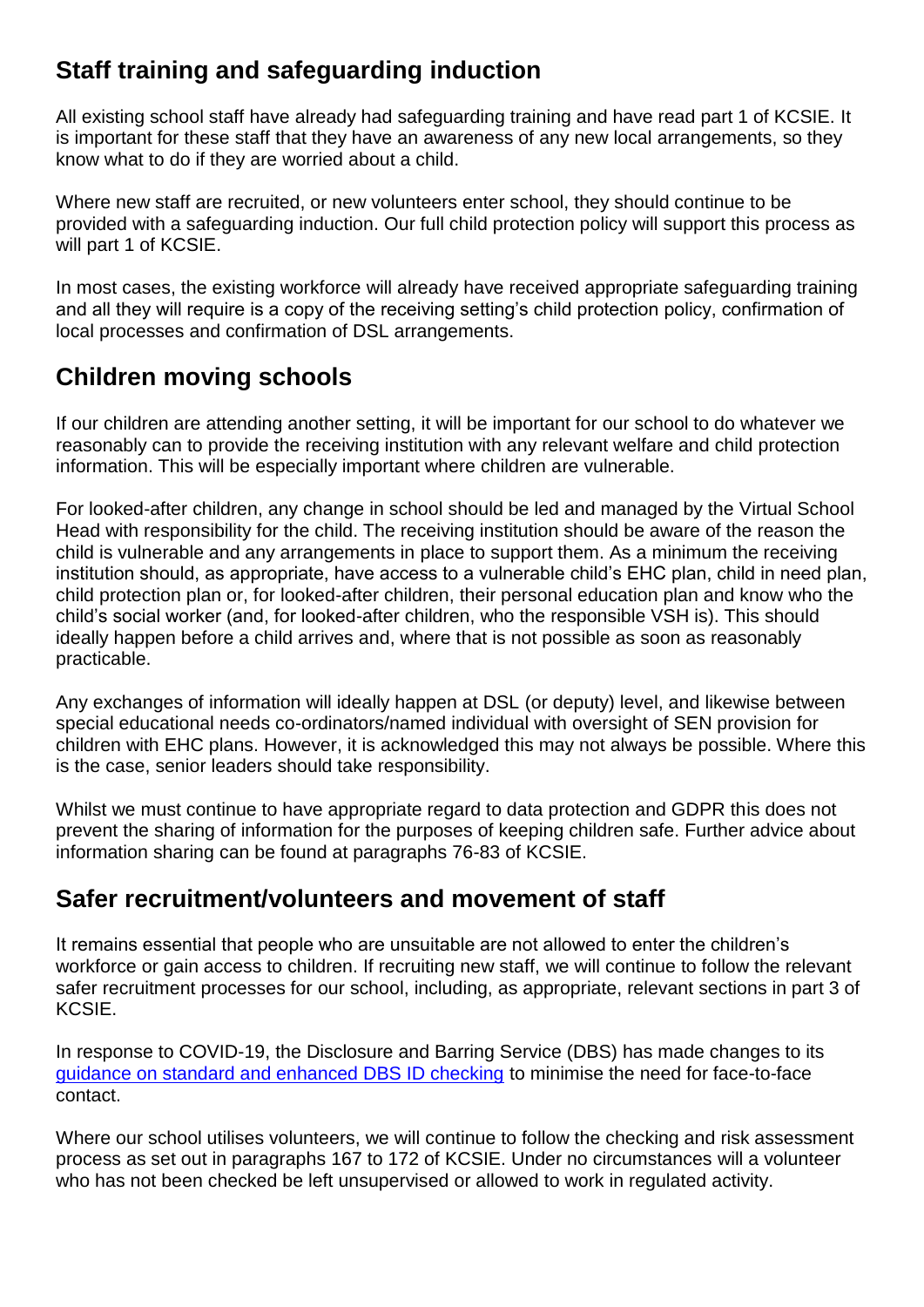There is no requirement to obtain a new DBS check for returning staff who have continued to be employed but have not been working in regulated activity during partial school closures. If for any reason the school have concerns about the individual, they may obtain a new check in the usual way.

The type of setting on the DBS check, for example a specific category of school, is not a barrier. The same principle applies if childcare workers move to work temporarily in a school setting. The receiving institution should risk assess as they would for a volunteer (see above).

Whilst the onus remains on our school to satisfy ourselves that someone in our setting has had the required checks, including as required those set out in part 3 of KCSIE, in the above scenario this can be achieved, if the receiving institution chooses to, via seeking assurance from the current employer rather than requiring new checks.

Schools must continue to follow their legal duty to refer to the DBS anyone who has harmed or poses a risk of harm to a child or vulnerable adult. Full details can be found at paragraph 163 of KCSIE.

Schools should continue to consider and make referrals to the Teaching Regulation Agency (TRA) as per paragraph 166 of KCSIE and the TRA's ['Teacher misconduct advice for making a referral.](https://www.gov.uk/guidance/teacher-misconduct-referring-a-case) During the COVID-19 period all referrals should be made by emailing [Misconduct.Teacher@education.gov.uk.](mailto:Misconduct.Teacher@education.gov.uk)

All referrals received by the TRA will continue to be considered. Where referrals on serious safeguarding matters are received and it is deemed that there is a public interest in doing so consideration will be given as to whether an interim prohibition order (IPO) should be put in place. The TRA will continue to progress all cases but will not schedule any hearings at the current time.

Whilst acknowledging the challenge of the current environment, it is essential from a safeguarding perspective that the school is aware, on any given day, which staff/volunteers will be in school, and that appropriate checks have been carried out, especially for anyone engaging in regulated activity. As such, we will continue to keep the single central record (SCR) up to date as outlined in paragraphs 148 to 156 in KCSIE.

#### **Mental health**

Negative experiences and distressing life events, such as the current circumstances, can affect the mental health of pupils and their parents. Teachers should be aware of this in setting expectations of pupils' work where they are at home and for the wider opening of schools from  $15<sup>th</sup>$ June. The Department for Education has provided separate guidance on providing education remotely for those year groups remaining at home.

Where we are providing care for children of critical workers and vulnerable children and education for specified year groups on site, we will ensure appropriate support is in place for them. The Department for Education guidance on mental health and behaviour in schools outlines how mental health issues can bring about changes in a young person's behaviour or emotional state which can be displayed in a range of different ways, and that can be an indication of an underlying problem.

Support for pupils in the current circumstances can include existing provision in the school (although this may be delivered in different ways, for example over the phone), [Returning to](https://drive.google.com/drive/folders/1bIL5cKQHoSiiJNM0fLP4eO63NAQOfpXl?usp=sharing)  [school safe, happy and settled](https://drive.google.com/drive/folders/1bIL5cKQHoSiiJNM0fLP4eO63NAQOfpXl?usp=sharing) or from specialist staff or support services. You can read the guidance on [mental health and behaviour in schools.](https://www.gov.uk/government/publications/mental-health-and-behaviour-in-schools--2)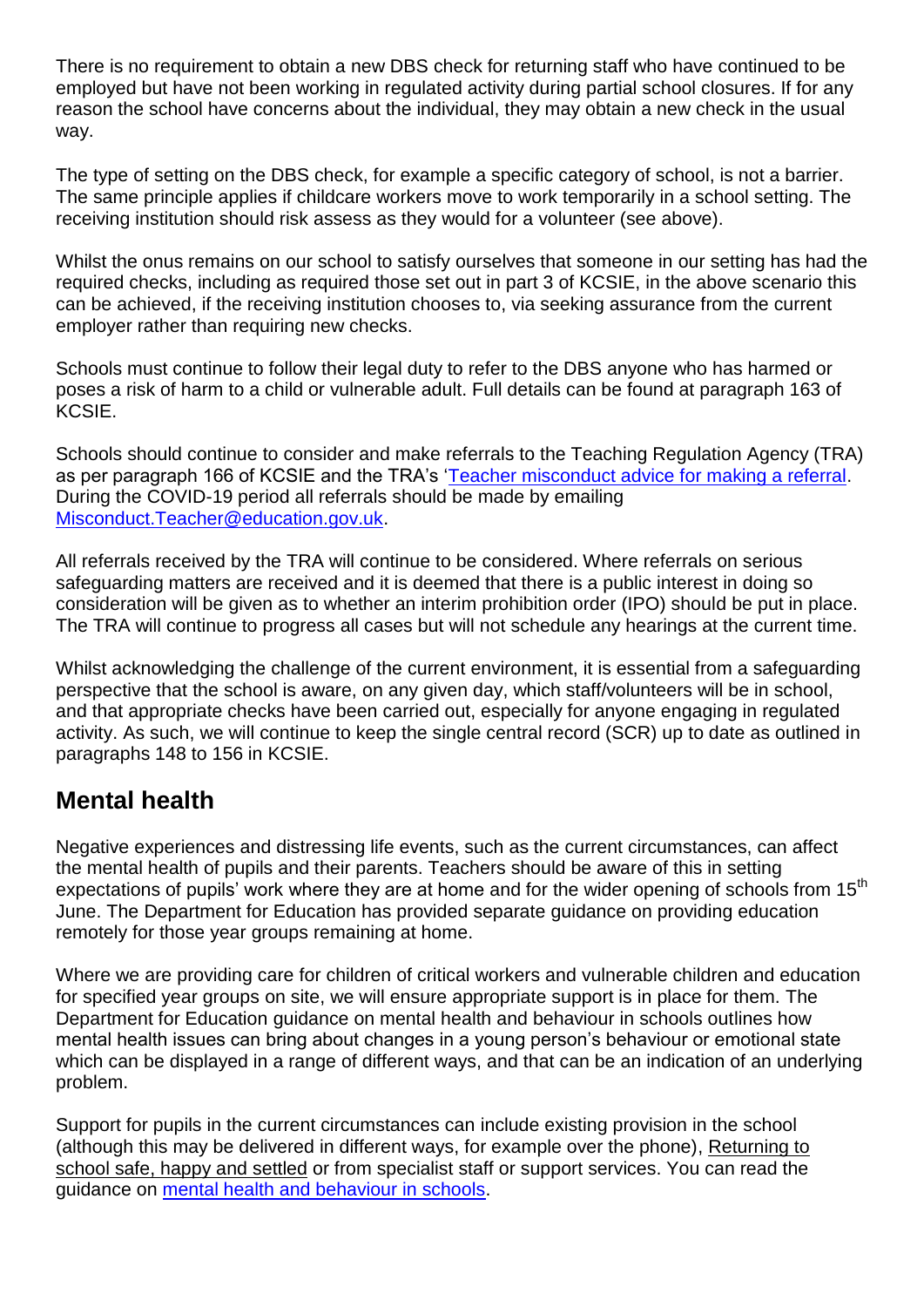As circumstances change, it is likely that children and staff may be at a higher risk of experiencing a bereavement within their community or family network. If this arises, the Local Authority Educational Psychology Service will support school to provide support for staff, children and their families.

# **Supporting children not in school**

Our school is committed to ensuring the safety and wellbeing of all its children and young people.

Where the DSL has identified a child to be on the edge of social care support, or who would normally receive pastoral-type support in school, they should ensure that a robust communication plan is in place for that child or young person.

Details of this plan must be recorded on CPOMS as should a record of contact have made. The communication plans can include; remote contact, phone contact, door-step visits. Other individualised contact methods should be considered and recorded.

All Saints' and its DSL will work closely with all stakeholders to maximise the effectiveness of any communication plan. This plan must be reviewed regularly and where concerns arise, the DSL will consider any referrals as appropriate.

The school will share safeguarding messages on its website and social media pages.

Our school recognises that school is a protective factor for children and young people, and the current circumstances, can affect the mental health of pupils and their parents/carers. Staff at school need to be aware of this in setting expectations of pupils' work where they are at home. We will ensure that where we have children on site, we ensure appropriate support is in place for them. This will be bespoke to each child and recorded on CPOMS.

# **Online safety in school**

As more children return it will be important that schools continue to provide a safe online environment for those who remain at home. Schools should continue to ensure that appropriate filters and monitoring systems (read guidance on what ["appropriate"](https://www.saferinternet.org.uk/advice-centre/teachers-and-school-staff/appropriate-filtering-and-monitoring) looks like) are in place to protect children when they are online on the school's IT systems or recommended learning platforms. Our school continues to be supported by Local Authority staff who have the technical knowledge to maintain safe IT arrangements.

The [UK Council for Internet Safety provides information to help governing boards assure](https://www.gov.uk/government/publications/online-safety-in-schools-and-colleges-questions-from-the-governing-board)  [themselves](https://www.gov.uk/government/publications/online-safety-in-schools-and-colleges-questions-from-the-governing-board) that any new arrangements continue to effectively safeguard children online.

The [UK Safer Internet Centre's professional online safety helpline](https://www.saferinternet.org.uk/helpline/professionals-online-safety-helpline) also provides support for the children's workforce with any online safety issues they face. The Local Authority can also continue to provide support.

## **Children and online safety away from school**

All schools should be doing what they reasonably can to keep all their children safe. Whilst more children return to school, others will continue to stay at home and, in many cases, will be continuing to engage with our school online.

It is important that all staff who interact with children, including online, continue to look out for signs a child may be at risk. Any such concerns should be dealt with as per the child protection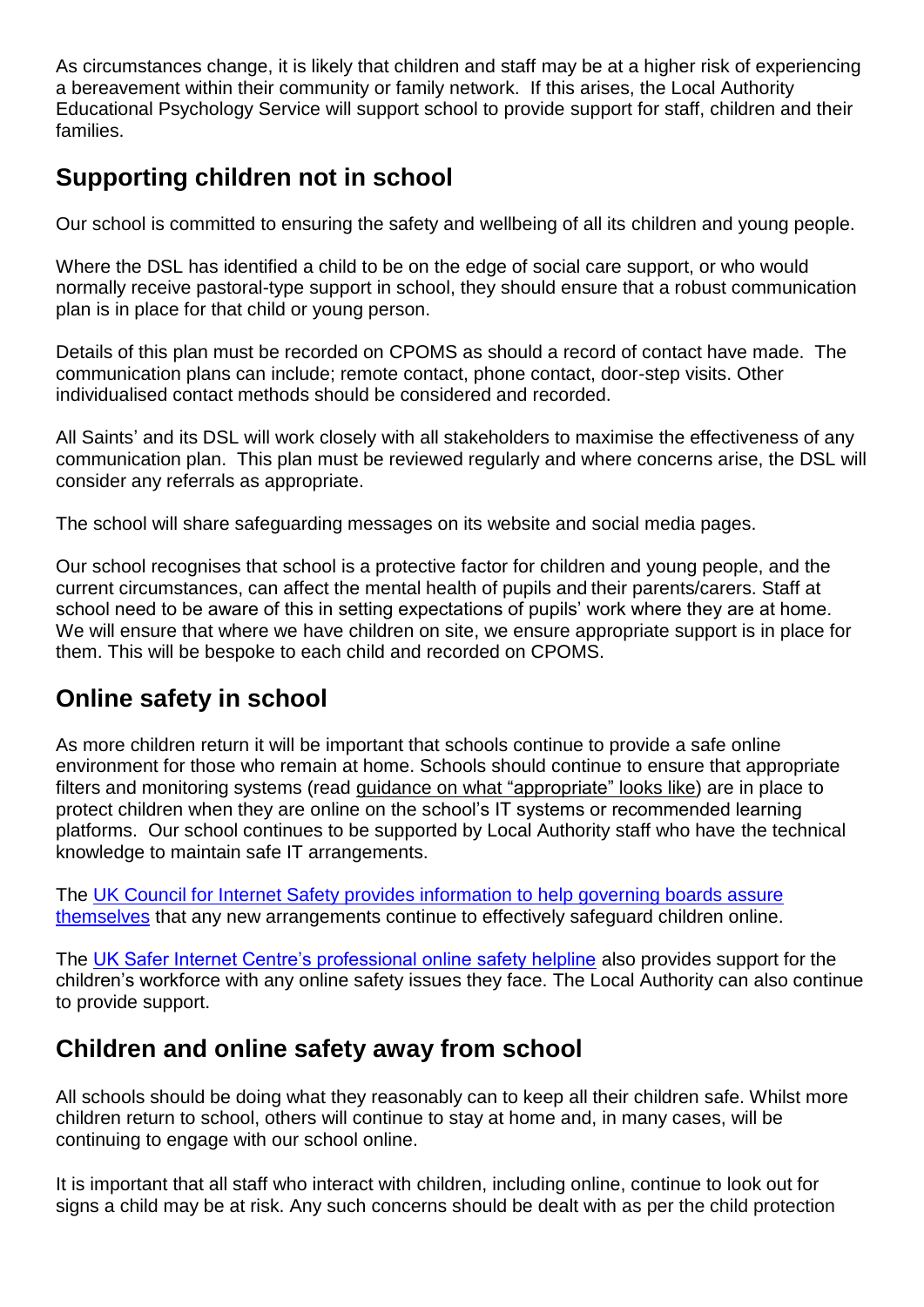policy and where appropriate referrals should continue to be made to children's social care and as required the police.

The Department for Education has provided separate guidance on providing education remotely. It sets out 4 key areas that leaders should consider as part of any remote learning strategy for those children remaining at home. This includes the use of technology.

Recently published [guidance from the UK Safer Internet Centre on safe remote learning](https://swgfl.org.uk/resources/safe-remote-learning/) and from the [London Grid for Learning on the use of](https://static.lgfl.net/LgflNet/downloads/digisafe/Safe-Lessons-by-Video-and-Livestream.pdf) videos and livestreaming can help support staff to plan online lessons and/or activities and plan them safely.

All schools should continue to consider the safety of their children when they are working online. Online teaching will continue to follow the same principles as set out in the school's staff behaviour policy (code of conduct) and Acceptable Use Policies. This policy includes, amongst other things, acceptable use of technologies, staff pupil/student relationships and communication including the use of social media. The policy applies equally to any existing or new online and distance learning arrangements which are introduced.

School staff should seek support from the local authority, where required, when planning online lessons/ activities and considering online safety.

We will ensure that any use of online learning tools and systems is in line with privacy and data protection/GDPR requirements.

An essential part of the online planning process will be ensuring children who are being asked to work online have very clear reporting routes in place so they can raise any concerns whilst online. As well as reporting routes back to the school this should also signpost children to age appropriate practical support from the likes of:

- [Childline](https://www.childline.org.uk/?utm_source=google&utm_medium=cpc&utm_campaign=UK_GO_S_B_BND_Grant_Childline_Information&utm_term=role_of_childline&gclsrc=aw.ds&&gclid=EAIaIQobChMIlfLRh-ez6AIVRrDtCh1N9QR2EAAYASAAEgLc-vD_BwE&gclsrc=aw.ds) for support
- [UK Safer Internet Centre](https://reportharmfulcontent.com/) to report and remove harmful online content
- [CEOP](https://www.ceop.police.uk/safety-centre/) for advice on making a report about online abuse

Below are some things to consider when delivering virtual lessons, especially where webcams are involved:

- No 1:1s, groups only
- Staff and children must wear suitable clothing, as should anyone else in the household.
- Any computers used should be in appropriate areas, for example, not in bedrooms; and the background should be blurred.
- The live class should be recorded so that if any issues were to arise, the video can be reviewed.
- Live classes should be kept to a reasonable length of time, or the streaming may prevent the family 'getting on' with their day.
- Language must be professional and appropriate, including any family members in the background.
- Staff must only use platforms provided by the school to communicate with pupils
- Staff should record, the length, time, date and attendance of any sessions held.

Communications with parents and carers will be used to reinforce the importance of children being safe online. It will be especially important for parents and carers to be aware of what their children are being asked to do online, including the sites they will asked to access and be clear who from the school (if anyone) their child is going to be interacting with online.